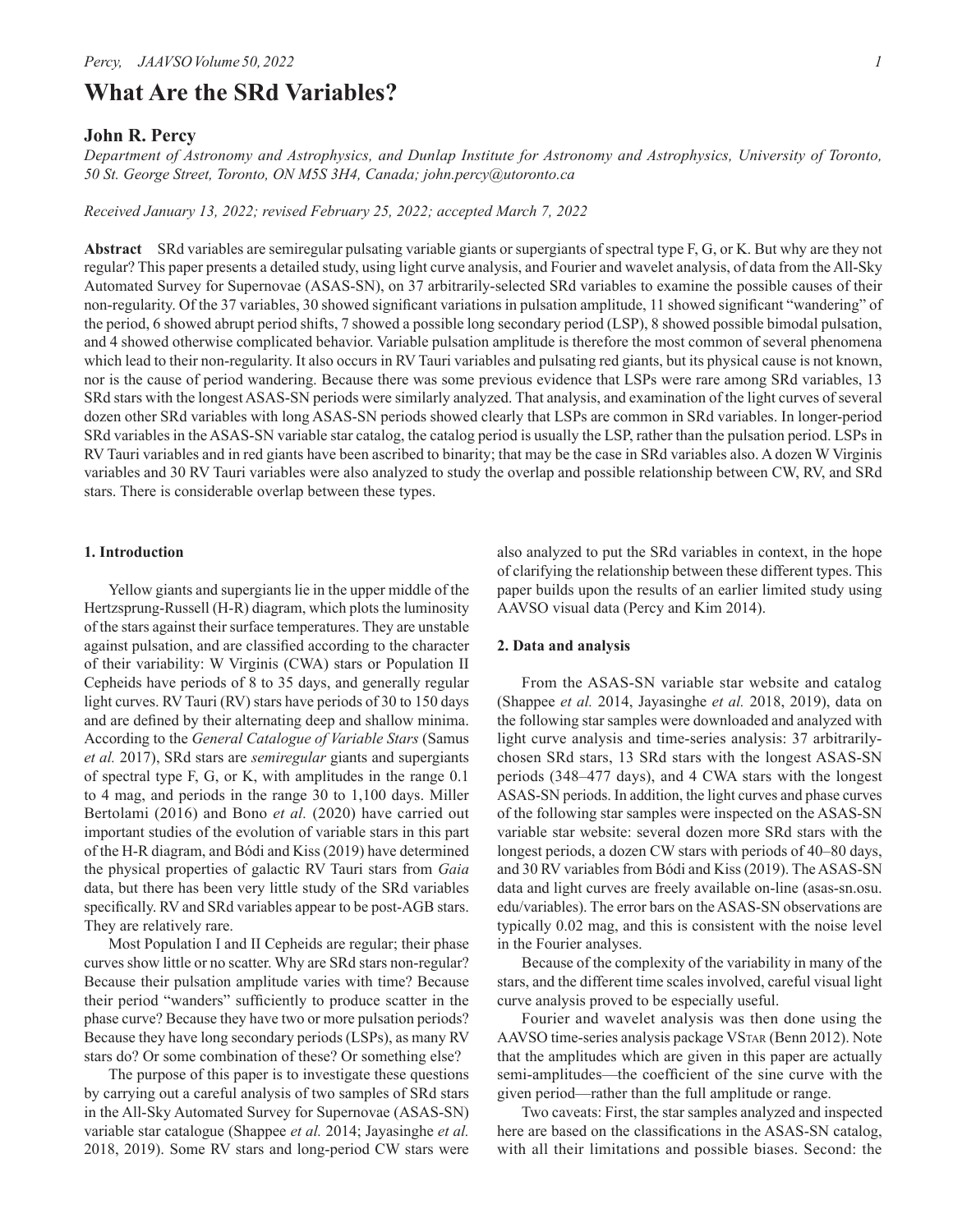datasets are only a few years long. The ASAS-SN classifications are based on a variety of measured properties of the stars. Other classifications of the stars in our sample—most based on limited data—range from SRd to SR, SRa, SRb, to L, I, and even Cep:. no peak is dominant. The highest is the 74.46-day period in Table 1.

### **3. Results**

3.1. The cause of non-periodicity.

Table 1 summarizes the analysis of 37 randomly-chosen SRd variables from the ASAS-SN catalog with mean V magnitudes between 11 and 13. The columns give: the variable star name, the ASAS-SN period in days, the ASAS-SN mean V magnitude, the *fractional* variation or wander (ΔP/P) in the period during the interval of observation, the range (variation) in pulsation amplitude ΔA as determined by wavelet analysis, and various notes. These include apparent presence of LSPs, and additional periods which may or may not be due to a second pulsation mode. MP indicates that there were more than two peaks of appreciable strength in the Fourier spectrum, i.e. the spectrum was complex, and VM indicates that, in the phase curve, the minimum showed noticeably more scatter than the maximum a common occurrence. An asterisk (\*) indicates that there is a note about the star in section 3.1.

Of the 37 stars, 30 showed variations of more than 10 percent in the pulsation amplitude, 11 showed a fractional period "wander" of more than 0.03, 6 showed an apparent abrupt period shift, 7 showed a probable or possible LSP, 8 showed two peaks, possibly due to bimodal pulsation, 4 showed multiple peaks (usually more than 3, and not necessarily statistically significant), and 5 showed the variable minimum phenomenon. These can all contribute to producing a phase curve with much scatter, and thereby lead to a classification of SRd. Keep in mind, however, that these conclusions are based on only a few seasons of ASAS-SN data, with seasonal gaps.

Clearly the most common phenomenon which leads to semiregularity is variable pulsation amplitude. Figure 1 shows a specific example—BP Her—whose amplitude varies by a factor of two over the interval of the dataset. The cause of the amplitude variation is not known. There is no obvious correlation between the period and the mean amplitude, or between the period and the fractional variation in amplitude in the stars in Table 1. The following are notes on some specific stars.

*HL And* The period switches between 104 and 92 days.

*V578 CrA* The period switches between 62 and 78 days. In the light curve, the cycle lengths range from 50 to 70 days.

*V537 Dra* The period switches between 30 and 49 days. The ASAS-SN period of 221 days is presumably an LSP.

*FQ Her* The period "wander" is unusually large.

*KQ Lyr* Some very faint, presumably-spurious observations were omitted.

*LV Lyr* There are many peaks with amplitudes less than 0.05 mag. There is also a possible LSP of 352 days, with an amplitude of 0.08 mag. The data on this star in the AAVSO International Database give a possible period of 57.44 days, but the 352-day period does not appear in the AAVSO data.

*V1183 Sgr* According to the wavelet analysis, the period switches between about 50 and 65 days, each having a variable amplitude (Figure 2).

*V1991 Sgr* In the light curve, there are cycles of many lengths between 50 and 120 days but, in the Fourier spectrum,

*V2221 Sgr* The period switches between 62 and 75 days.

*V3070 Sgr* There is no significant period or amplitude variation, or LSP; the phase curve therefore has relatively little scatter. The light curve, however, shows some evidence of a second, shorter period— possibly due to an additional pulsation mode.

*AO Sco* The light curve is very complicated. The highest of many peaks in the Fourier spectrum is 99.33 days, with an amplitude varying between 0.12 and 0.25 mag. There is some suggestion, in the wavelet plot, that the period switches from 98 to 111 days for some time.

*V830 Sco* The period seems to switch between 50.6 and 57.7 days, each with an amplitude of 0.08. The phase curve is rather scattered.

### 3.2. Long secondary periods in SRd stars

Many RV variables have LSPs, 5 to 10 times longer than thepulsation period, and are subclassified as RVb. However, there seem to be few if any SRd variables with LSPs (Percy and Ursprung (2006); Percy (2015); Percy and Haroon (2021)). RU Cep and WW Tau are possible cases. Fourier analysis of AAVSO visual data on RU Cep shows a possible LSP of 520.17 days, with an amplitude of 0.06 mag, but no LSP is apparent in the AAVSO visual data on WW Tau.

The sample of SRd stars in Table 1 includes several with LSPs. Figure 3 shows a specific example—V3724 Sgr. The pulsational variability dominates, but a fourth-order polynomial, fitted to the data, shows the LSP clearly. But the period is long, and only one cycle is covered by the data, so one should technically not call it a period.

The ASAS-SN catalog includes 229 SRd variables, with periods ranging up to 476.74 days. The 12 with longest period were chosen for analysis and are listed in Table 2, along with ASAS-SN J192917.35+525332.8, whose period is almost as long, and whose light curve is shown in Figure 4. It was chosen because it was particularly illustrative. The columns in Table 2 give the star name, the ASAS-SN period in days, mean V magnitude, amplitude, and estimates of the pulsation period from the light curve (LC) and Fourier analysis (FA). A colon denotes uncertainty. Ten of the 12 longest-period stars in Table 2, with ASAS-SN periods of 348.13 to 476.74 days, also show shorter-period (typically 30–60 days) variability superimposed on the light curve, as shown in Figure 4. The shorter-period variability is presumably due to pulsation, as in the case of RVb stars and red giants with LSPs. The pulsation period in ASAS-SN J192917.+525332.8 is about 43 days from the light curve and  $41 \pm 1$  days from Fourier analysis. The ASAS-SN catalog period is an LSP. The pulsation amplitude varies from 0.03 to 0.08 on a time scale of about 20 pulsation periods, as in other RV, SRd, and red SR variables.

#### 3.3. Relation to CWA variables

There are 559 CWA variables in the ASAS-SN catalog. Most of these have short (10–20 day) periods, with saw-tooth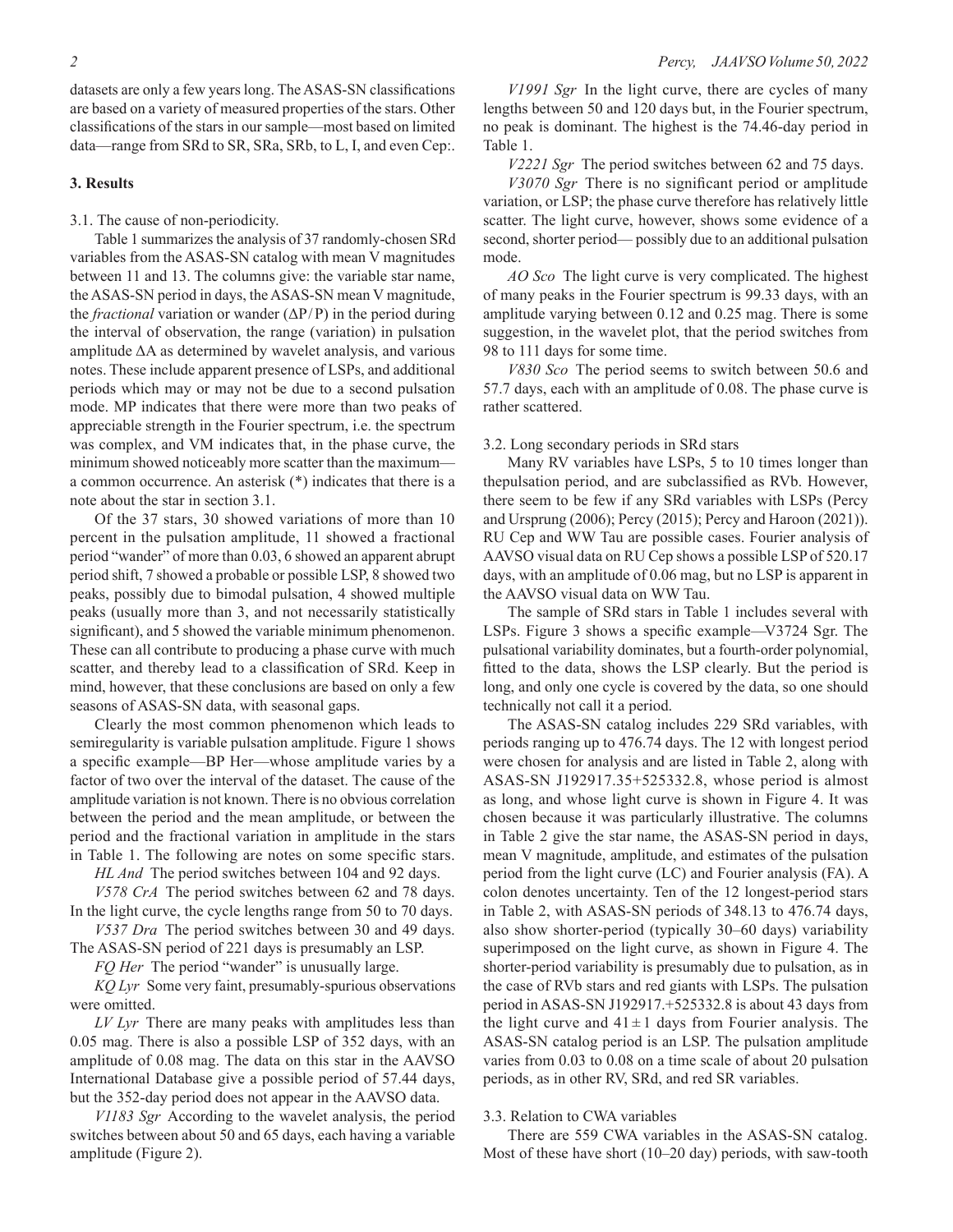## Percy, JAAVSO Volume 50, 2022

Table 1. Period Analysis of ASAS-SN Observations of some SRd Variables.

| Name                 | PA(d)                    | meanV | $\Delta P/P$             | $\varDelta A$            | <b>Notes</b>                    |
|----------------------|--------------------------|-------|--------------------------|--------------------------|---------------------------------|
| HL And               | 101                      | 11.01 |                          | $0.07 - 0.19$            | $LSP = 417d, *$                 |
| V389 Aps             | 108                      | 11.15 | 0.024                    | $0.50 - 0.55$            |                                 |
| V555 Cen             | 73                       | 12.53 | 0.011                    | $0.24 - 0.26$            | MP, LSP?                        |
| V652 Cen             | 86                       | 11.80 | 0.023                    | $0.16 - 0.22$            | also $P = 48.71d$               |
| V1387 Cen            | 98                       | 11.28 | 0.030                    | $0.20 - 0.33$            | Cepheid-like LC                 |
| <b>V578 CrA</b>      | $\overline{\phantom{0}}$ | 11.95 |                          |                          | $LSP = 443d$ ?, *               |
| V651 CrA             | 81                       | 12.40 | 0.019                    | $0.22 - 0.44$            | <b>VM</b>                       |
| V654 CrA-            | 85                       | 12.74 | 0.035                    | $0.15 - 0.19$            | $LSP = 760d$                    |
| V340 Dra             | 99                       | 11.03 | 0.105                    | $0.10 - 0.13$            |                                 |
| V537 Dra             | 30:                      | 11.78 |                          | $0.03 - 0.10$            | also $P = 50d$ and 221d, $*$    |
| AR For               | 126                      | 11.16 | 0.030                    | $0.35 - 0.39$            | also $P = 75.9d$                |
| BP Her               | 82                       | 11.98 | 0.025                    | $0.19 - 0.41$            |                                 |
| FQ Her               | 128                      | 11.21 | 0.066                    | $0.22 - 0.37$            | also $P = 89.4d$ , *            |
| V361 Her             | 95                       | 11.18 | 0.041                    | $0.18 - 0.29$            | <b>VM</b>                       |
| KQ Hya               | 96                       | 11.54 | 0.013                    | $0.22 - 0.28$            | sawtooth LC                     |
| DP Lyr               | 88                       | 11.79 | 0.029                    | $0.18 - 0.28$            |                                 |
| <b>KQ Lyr</b>        | 84                       | 12.90 | 0.013                    | $0.36 - 0.52$            | *                               |
| LV Lyr               | $\overline{\phantom{0}}$ | 12.31 | $\qquad \qquad -$        | $0.06 - 0.12$            | $P = 40d, 60d, 352d?$ , *       |
| V2844 Oph            | 103                      | 12.11 | 0.025                    | $0.19 - 0.30$            | also harmonic?                  |
| V1183 Sgr            |                          | 12.92 | $\overline{\phantom{0}}$ | $\overline{\phantom{0}}$ | complex; $P = 50d$ and 65d, $*$ |
| V1991 Sgr            | 74                       | 12.45 | 0.075                    | $0.10 - 0.28$            | $MP, *$                         |
| V2221 Sgr            | 73                       | 12.21 |                          | $0.05 - 0.20$            | $MP, *$                         |
| V2336 Sgr            | 92                       | 12.56 | 0.008                    | $0.16 - 0.21$            | also harmonic                   |
| V3070 Sgr            | 101                      | 12.08 | 0.001                    | $0.22 - 0.22$            | MP, ampl. constant, *           |
| V3101 Sgr            | 81                       | 12.45 | 0.042                    | $0.24 - 0.26$            | also $P = 56.24d$               |
| V3724 Sgr            | 82                       | 12.48 | 0.011                    | $0.43 - 0.62$            | $LSP = 900d$                    |
| V4061 Sgr            | 91                       | 11.42 | 0.014                    | $0.12 - 0.15$            | also $P = 185.2d?$              |
| AO Sco               | 99                       | 12.37 |                          | $0.12 - 0.25$            | plus harmonic; *                |
| V830 Sco             | 51                       | 12.04 |                          | $0.08 - 0.11$            | also $P = 57.70d$ , *           |
| V1039 Sco            | 83                       | 11.15 | 0.017                    | $0.26 - 0.33$            | <b>VM</b>                       |
| V1633 Sco            | 79                       | 11.92 | 0.032                    | $0.21 - 0.30$            | sparse                          |
| CD TrA               | 85                       | 11.87 | 0.034                    | $0.14 - 0.16$            |                                 |
| <b>GN Vir</b>        | 48                       | 11.91 | 0.015                    | $0.13 - 0.17$            | also harmonic                   |
| OO Vir               | 111                      | 12.69 | 0.016                    | $0.55 - 0.64$            | <b>VM</b>                       |
| <b>NSV 10702</b>     | 106                      | 12.04 | 0.009                    | $0.23 - 0.29$            | VM, also $P = 66.2d$            |
| <b>NSV 11150</b>     | 96                       | 12.38 | 0.001                    | $0.33 - 0.34$            | <b>VM</b>                       |
| <b>NSVS 16356719</b> | 83                       | 12.73 | 0.030                    | $0.20 - 0.23$            | long-term variation             |

\* An asterisk indicates a note in section 3.1.

| Table 2. Period Analysis of ASAS-SN Observations of some Long-period SRd Variables. |  |  |  |  |  |
|-------------------------------------------------------------------------------------|--|--|--|--|--|
|-------------------------------------------------------------------------------------|--|--|--|--|--|

| $Name: ASAS-SN-V$     | P(ASAS) | $mean$ $V$ | A(ASAS) | Pulsation period           |  |
|-----------------------|---------|------------|---------|----------------------------|--|
| J202338.34-431055.9   | 476.74  | 12.37      | 0.20    | LC: 40d: FS: 42:d          |  |
| 1010054.02-725136.8   | 458.29  | 11.91      | 0.53    | unusual $LC$               |  |
| J171232.57+580052.9   | 456.11  | 12.22      | 0.18    | LC: 40d: FS: 39.9d         |  |
| $J075241.54+031701.9$ | 442.94  | 12.49      | 0.24    | LC: 55d; FS: 50.9d         |  |
| J120428.99+583354.0   | 416.52  | 11.09      | 0.20    | LC: 40d; FS: 62.3d         |  |
| J010601.38-725243.3   | 406.50  | 12.77      | 0.31    | no evidence of pulsation   |  |
| J205705.36-452412.0   | 396.72  | 11.82      | 0.18    | LC: 75-80; FS: 38.5d       |  |
| $J170819.10+024921.3$ | 374.53  | 13.41      | 0.22    | LC: 40d; FS: 42.8d         |  |
| J174744.53+453435.9   | 359.26  | 13.37      | 0.21    | LC: 40d: FS: 40d:          |  |
| J195314.29-391128.9   | 353.41  | 12.40      | 0.25    | LC: 50d: FS: 42.4d         |  |
| J051419.34-400423.9   | 349.65  | 13.69      | 0.41    | LC: $40d$ ; FS: $42 \pm 1$ |  |
| 1021014.93-752861.7   | 348.13  | 13.39      | 0.39    | LC: 60d; FS: 57.1d         |  |
| J192917.35+525332.8   | 322.39  | 12.13      | 0.37    | LC: 43d; FS: $41 \pm 1d$   |  |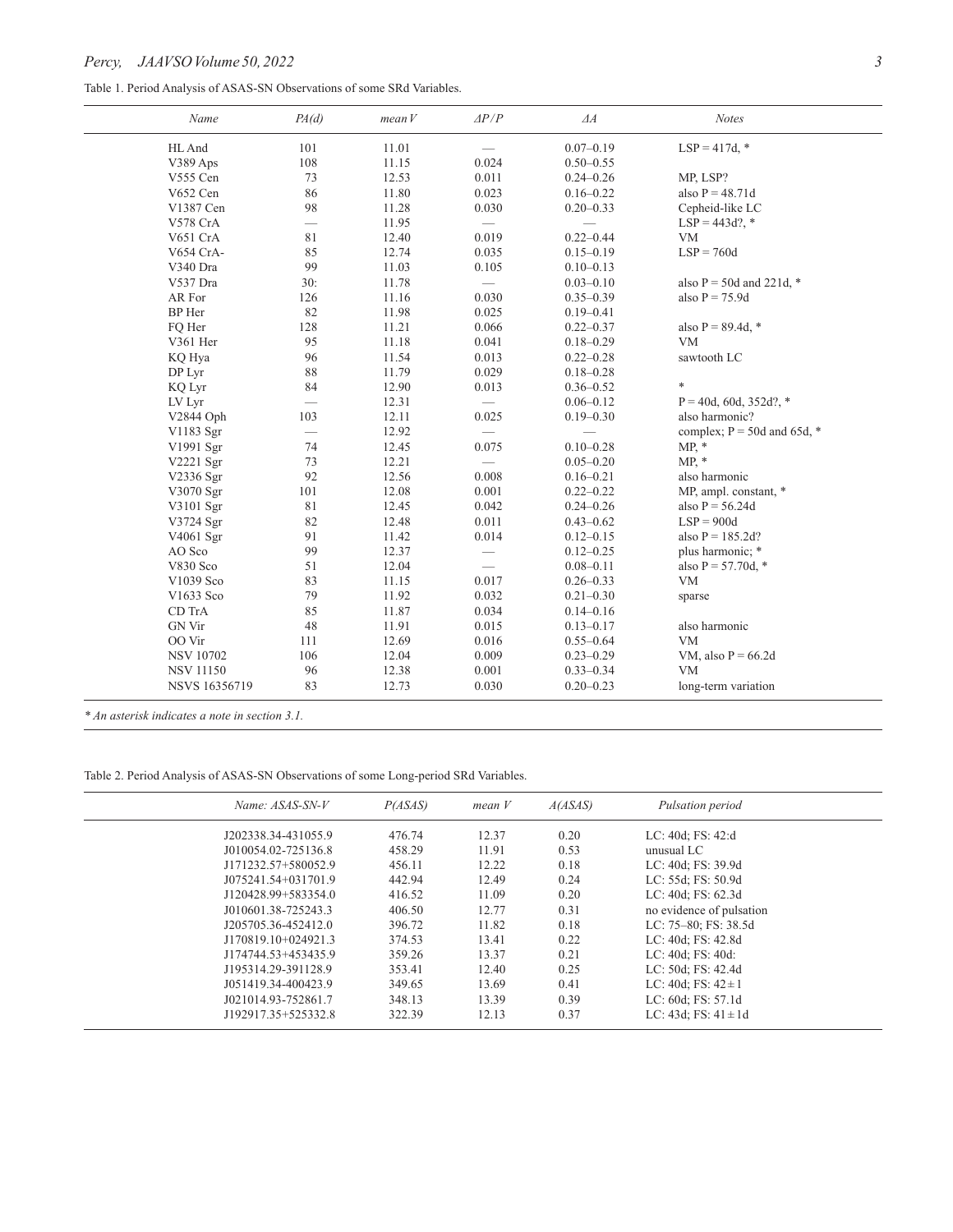

Figure 1. The pulsation amplitude variability of BP Her, determined from ASAS-SN data by wavelet analysis. The pulsation period is 81.64 days. The amplitude varies by a factor of two, on a time scale of about 20 pulsation periods. This behavior is similar to that of other SRd, RV, and red SR variables.



Figure 2. The wavelet contour diagram of V1183 Sgr, determined from ASAS-SN data, showing the presence of two pulsation periods of about 50 and 65 days, with variable pulsation amplitudes, resulting in apparent mode-switching.



Figure 3. The V light curve of V3724 Sgr, from ASAS-SN data, showing a pulsation period of 81.77 days, with variable amplitude, and an LSP of about 900 days. The model (red line) is a fourth-order polynomial fit.



Figure 4. Part of the V light curve of ASAS-SN J192917.35+525332.8, showing the presence of both an LSP of 322 days (the ASAS-SN period), and a pulsation period of 41 days. This star was chosen because the pulsation period and the LSP are both clearly visible.



Figure 5. The phase curve of the SRd star V652 Cen, using a period of twice the value in Table 1, showing the mild tendency of alternating deep and shallow minima.

phase curves with minimal scatter. There are, however, 43 with periods greater than 50 days, and 8 with periods greater than 75 days. Of the latter, 4 stars were either too bright or too faint for analysis. ASAS-SN J054347.27-663509.1 has the same kind of low-scatter, saw-tooth phase curve as shorterperiod CWA variables, but ASAS-SN J074929.27+530753.2, J130634.33+185820.7, and J093857.44-092132.8 have more scattered phase curves, mostly due to variability in the pulsation amplitude. Indeed, the same seems to be true of most of the other CWA stars with periods greater than 50 days. It is therefore not clear why ASAS-SN did not classify them as SRd stars. There is clearly some overlap.

### 3.4. Relation to RV variables

Five stars in Table 1 had two periods in a ratio close to 2: V555 Cen, V652 Cen, V2844 Oph, V2221 Sgr, and V2336 Sgr. Of these, V652 Cen (Figure 5) and V2844 Oph had phase curves which were marginally RV-like; alternating minima were of slightly different depths.

Out of curiosity, I looked up the ASAS-SN data on the 11 high-confidence Galactic RV stars in Table 1 of Bódi and Kiss (2019). Four were not in the ASAS-SN catalog, 4 were misclassified as CWA stars, and 4 were correctly classified as RVa stars. For the 20 other Galactic RV stars listed in Table 2 of Bódi and Kiss (2019), only 7 were correctly classified by ASAS-SN as RVa stars. The ASAS-SN analysis and classification system is relatively limited and simple, and understandably has problems with complex variables like RV and SRd variables.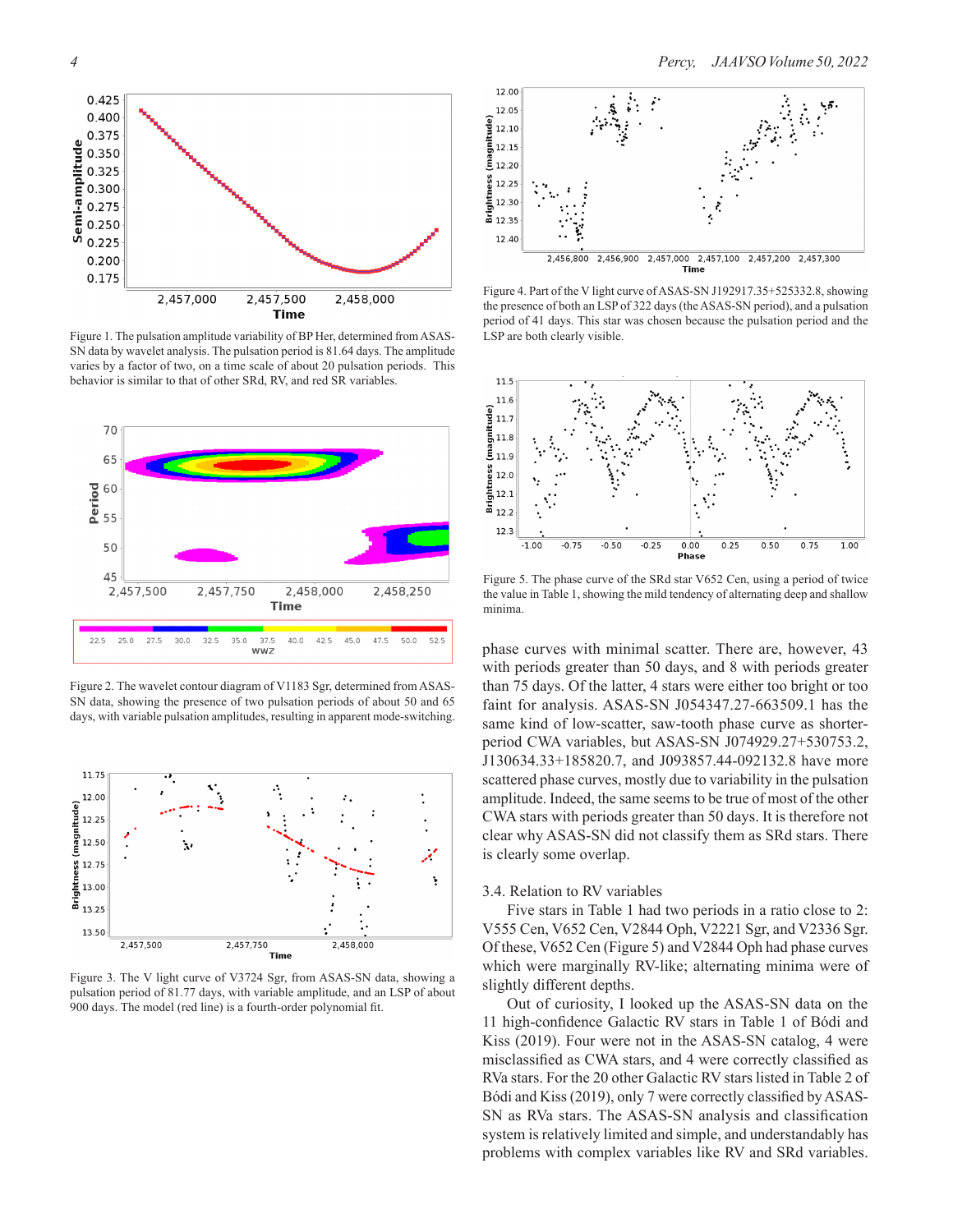This should be kept in mind when using the classifications and analyses in that catalog.

Both these observations show that the boundary between SRd and RV stars is a rather fuzzy one.

### **4. Discussion**

The most common phenomenon which leads to SRd nonregularity is variable pulsation amplitude. It is not clear why the RV and SRd stars show this behavior and the Cepheids do not. Some process which depends on the gravity or luminosity of the star must come into operation. Variable pulsation amplitudes are found in most pulsating red giants (Percy and Abachi 2013).

The period wander in SRd stars may be due to the same process which causes a similar phenomenon in pulsating red giants (Eddington and Plakidis (1929); Percy and Colivas (1999)). It can be modelled as random cycle-to-cycle period fluctuations, and may be due to the effect of the very large convective cells in the outer layers of these stars.

The defining characteristic of RV stars is the alternating deep and shallow minima, but this behavior is often irregular. Percy *et al.* (2003) analyzed a sample of 33 RV and SRd stars in the LMC using MACHO data, using self-correlation analysis. Using the results, and also simulations of RV light curves, they were able to emphasize that there is a range of behavior in RV stars—including the alternating minima phenomenon—which would make them overlap with SRd stars. One might imagine that there was a continuous sequence from the regular CW stars, to the RV and semiregular stars, to irregular stars—though Lebzelter and Obbrugger (2009) have shown that, when datasets are equivalent, there is no difference in regularity between the SRd variables and the supposedly-irregular Lb variables.

For the SRd stars with two distinct, non-LSP periods, most—but not all—have period ratios in the range 0.55 to 0.65, which could indicate that the periods are the fundamental and first overtone. Given the uncertainties in the models of these low-gravity stars, and the limitations of the observational datasets, we will not attempt to compare observed period ratios with theoretical values. However, the higher period ratios, found in a few stars, are interesting, and should be followed up. That would best be done with denser, longer datasets, such as AAVSO visual data.

The LSPs in RV stars are believed to be due to some aspect of binarity. This was proposed by Percy (1993), primarily on the basis of the long-term light curve of stars like U Mon. The LSP minima were periodic, but the depth and form of the minima were variable, suggesting a role for dust of varying opacity. The hypothesis was much strengthened by long-term systematic photometric and spectroscopic observations of RVb stars by Pollard *et al.* (1996), who also provided a clear discussion of RV stars in general. Fokin (1994) carried out a study of non-linear pulsations in models of RV stars, and provided an analytical critique of the binary and possible pulsation mechanism for the LSP, including an important discussion of the ratio of the pulsational periods to the LSPs. Van Winckel *et al.* (1999) concentrated specifically on the matter of binarity, the general observational characteristics of RV stars, how they support the binarity hypothesis, and how binarity actually produces the

RVb phenomenon. Kiss and Bódi (2017) provided additional evidence based on how the apparent pulsation amplitude changed through the LSP cycle. Most recently, Vega *et al.* (2021) have carried out a detailed multiwavelength study of the RVb star U Mon, and explained the LSP phenomena in terms of binary interactions within a circumbinary disc.

The LSPs in SRd stars presumably have the same cause, since RV and SRd variables are similar in so many ways. There is also strong evidence (Soszyński *et al.* 2021) that the LSPs in red giants are due to binarity. According to this model, the red giant's low-mass companion is a former planet that accreted a significant amount of mass from the red giant wind, and grew into a brown dwarf or very low-mass star, enveloped in a dust cloud.

Red supergiants also have LSPs (Kiss *et al.* (2006), Percy and Sato (2009)), and some are spectroscopic binaries. In both Antares (Pugh and Gray (2013)) and Betelgeuse (Goldberg (1984)), the length of the LSP is not statistically different from the radial velocity period. For Antares, the spectroscopic period and LSP are  $2170$  and  $1650 \pm 640$  days, respectively; for Betelgeuse, they are  $2100$  and  $2050\pm460$  days, respectively. The radial-velocity curve of Antares is similar in amplitude and shape to those found for LSPs in red SR stars. Furthermore, during the "great dimming" of Betelgeuse in 2020, there was a dust cloud obscuring the disc of the star (Montargès *et al.* (2021). The "great dimming" may therefore not be a one-off event, but may occur periodically when the pulsation period and LSP are both at minimum, and at their largest amplitudes, as was the case in 2020 (Percy 2020).

Information about variable stars in catalogs such as ASAS-SN and the *General Catalogue of Variable Stars* (Samus *et al.* 2017) tends to be restricted to a (mean) period and (mean) amplitude, leading to a classification such as SRd. Detailed studies of individual stars, such as that done here, provide a much more complete picture. This same point was made by Pollard *et al.* (1996) many years ago. Surveys which determine mean periods and amplitudes for large numbers of variables are important, but it is also important to extract information about more complex stars (like SRd stars), if possible, especially if the nature and cause of the complications are poorly-understood. This is work that would be appropriate for students and amateur astronomers, as well as professionals.

### **5. Conclusions**

For SRd variables, the period wanders by a few percent. The pulsation amplitude varies significantly on a time scale of 20 to 30 periods. An additional pulsation period may be present, or an LSP—all with variable amplitudes. All of these contribute to non-regularity when a phase diagram for the average period is plotted. Bimodal pulsation occurs in other types of stars, but not necessarily with variable amplitude. LSPs occur in RVb and red SR variables, as well as SRd variables.

An interesting and important question is what causes these phenomena which contribute to non-regularity. By analogy with the RV stars, the LSP in SRd stars is probably due to binarity. The causes of the period wander and amplitude variability remains unknown, but seem to be associated with the low